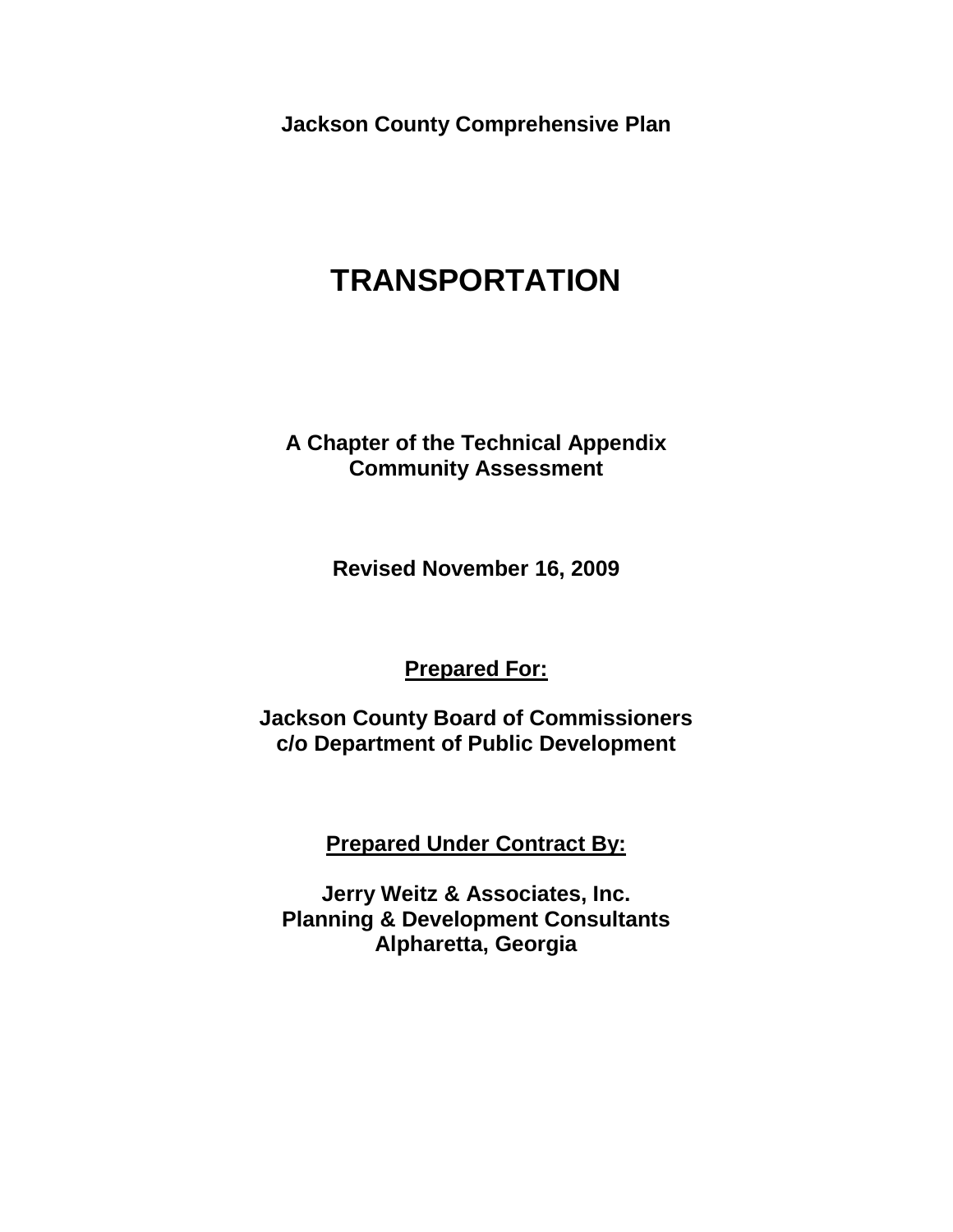# **CONTENTS**

| <b>AIR TRANSPORTATION</b><br><b>Jackson County Airport</b><br><b>Heliports and Helistops</b>                                                                                                                                                                                                                                                                                                                                                                                                                                                            | 3<br>3<br>$\overline{4}$                                                       |
|---------------------------------------------------------------------------------------------------------------------------------------------------------------------------------------------------------------------------------------------------------------------------------------------------------------------------------------------------------------------------------------------------------------------------------------------------------------------------------------------------------------------------------------------------------|--------------------------------------------------------------------------------|
| <b>WATER TRANSPORTATION</b>                                                                                                                                                                                                                                                                                                                                                                                                                                                                                                                             | 4                                                                              |
| <b>RAILROADS</b>                                                                                                                                                                                                                                                                                                                                                                                                                                                                                                                                        | 5                                                                              |
| <b>TRUCKING FACILITIES</b>                                                                                                                                                                                                                                                                                                                                                                                                                                                                                                                              | 5                                                                              |
| <b>PUBLIC TRANSPORTATION</b>                                                                                                                                                                                                                                                                                                                                                                                                                                                                                                                            | 5                                                                              |
| PEDESTRIAN AND BICYCLE TRANSPORTATION<br><b>Existing Facilities</b><br>Northeast Georgia Regional Bike and Pedestrian Plan<br>Potential Upper Oconee River Greenway<br>Potential Use of Interstate Highway Right of Way for Bicycle or Pedestrian Facilities<br>Potential Use of Railroad Right of Ways<br><b>Potential Use of Electric Transmission Line Easements</b>                                                                                                                                                                                 | 5<br>6<br>6<br>8<br>8<br>8<br>8                                                |
| <b>PARKING FACILITIES</b>                                                                                                                                                                                                                                                                                                                                                                                                                                                                                                                               | 9                                                                              |
| <b>TRANSPORTATION AND LAND USE CONNECTIONS</b>                                                                                                                                                                                                                                                                                                                                                                                                                                                                                                          | 9                                                                              |
| <b>ROADS</b><br>Interstate 85<br>U.S. Highways<br><b>State Highways and Local Streets</b><br>Road Resurfacing, Paving, and Maintenance<br><b>Bridges</b><br>Major Roads Inventory and Plan<br><b>Basic Operational Safety Considerations</b><br><b>Functional Classification of Roads</b><br><b>Planned Road Improvements</b><br>Countywide Road Issues and Concerns<br>Concerns and Issues with Roads in Municipalities<br>New Roads and Road Improvements Suggested by Municipalities<br><b>Intercity Connectivity Analysis and Improvement Needs</b> | 9<br>9<br>10<br>10<br>10<br>10<br>10<br>11<br>11<br>11<br>13<br>16<br>18<br>18 |
| <b>LIST OF MAPS</b>                                                                                                                                                                                                                                                                                                                                                                                                                                                                                                                                     |                                                                                |
| Jackson County Bicycle and Pedestrian Network (Regional Plan)                                                                                                                                                                                                                                                                                                                                                                                                                                                                                           | $\overline{7}$                                                                 |
| Transmission Lines through Jackson County                                                                                                                                                                                                                                                                                                                                                                                                                                                                                                               | 9                                                                              |
| Functional Classification of Roads (GDOT)                                                                                                                                                                                                                                                                                                                                                                                                                                                                                                               | 12                                                                             |
| <b>Potential Connectivity Improvements</b>                                                                                                                                                                                                                                                                                                                                                                                                                                                                                                              | 19                                                                             |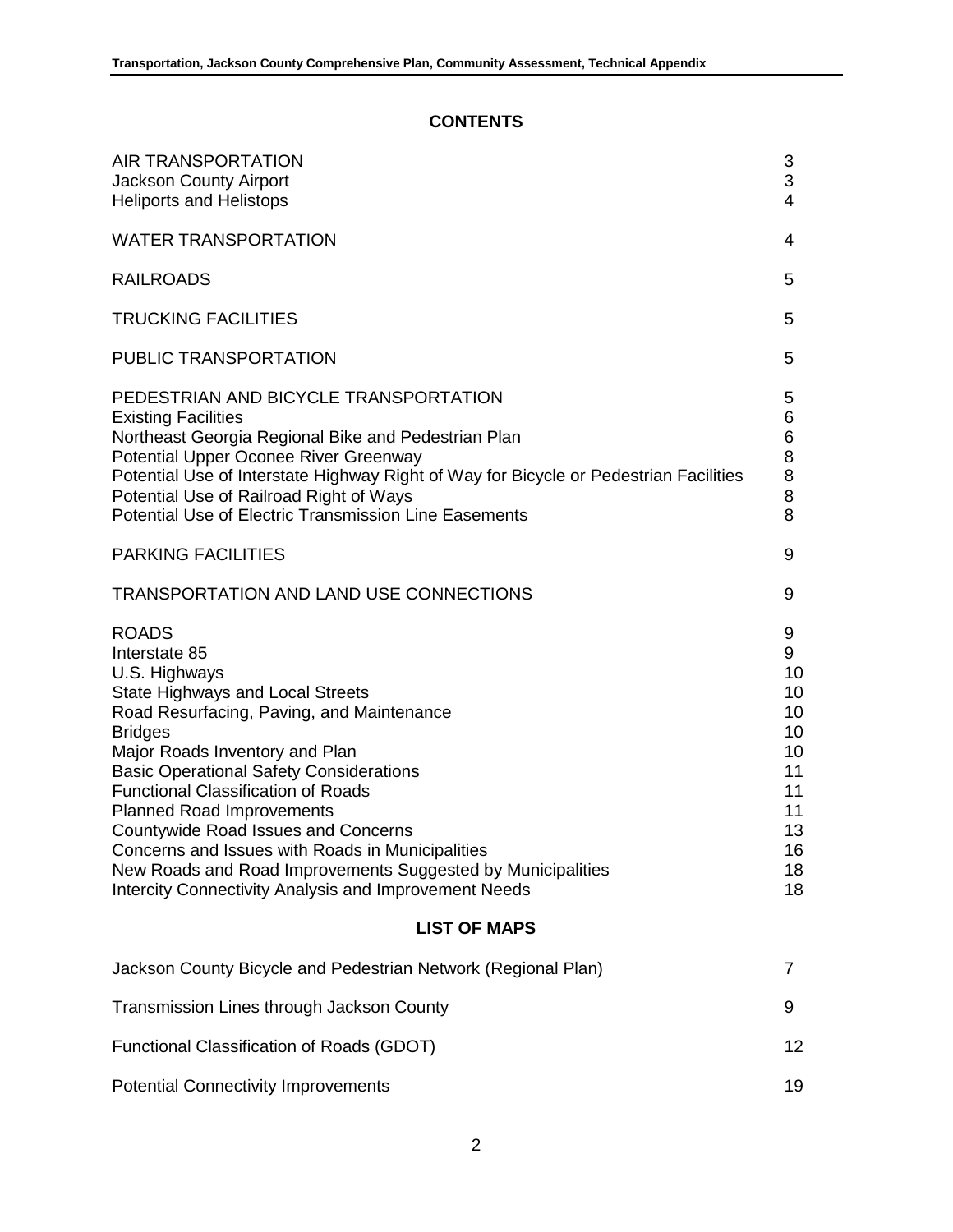# **TRANSPORTATION**

Transportation can be divided into air travel, water transportation, and many forms of ground transportation. Air travel includes not only general aviation airports but private landing strips, military posts with air operations, and even helicopter landing facilities. Water transportation includes port facilities, marinas, ferry transportation, and other considerations.

Ground transportation is usually the central focus of local transportation planning efforts. It includes highways, streets, and roads (which are themselves multi-modal in nature and include cars, trucks, bicycles, and pedestrians in addition to buses or public transit), railroads, multi-use pathways, off-street bicycle lanes, and sidewalks. Ground transportation can be further divided into "private" and "public," the latter including (in addition to public streets) public transportation systems such as rural public transit.

Local transportation plans may involve all of the following, and more: Federal Aviation Administration (FAA) requirements for airports, state freight mobility, and other statewide transportation plans, regional transportation plans prepared by Metropolitan Planning Organizations (MPOs), service delivery by regional transportation special districts, and the need to coordinate with adjacent county and city governments and other departments in the same local government (parks and recreation, public works, etc.). We plan transportation systems with several outcomes in mind: safety, mobility, accessibility, connectivity, congestion mitigation, efficiency, and convenience, among others.

## **AIR TRANSPORTATION**

# **Jackson County Airport**

Jackson County operates its own airport and has an airport department and airport manager to oversee the airport. The overall mission is to "provide safe and adequate aviation facilities to support community requirements for access to the nation's air traffic system and support general aviation as a viable part of the community's transportation network" (FY 2009 Budget). The airport also intends to promote the growth of aviation commerce through the aggressive development of an Airport Master Plan that maximizes benefits to the community within acceptable geographical and environmental limits.

Jackson County received an AIRGeorgia grant for \$2,927,923 to complete a 5,000-foot runway expansion in order to accommodate larger aircraft such as corporate jets. That \$6.1 million project was considered vital to sustain economic viability and competitiveness for Jackson, Banks, and Madison Counties in the Northeast Georgia Region as corporate businesses are seeking out this area for their facilities. Plans have also been readied for the addition of parallel taxiway that is essential for improving safety during takeoff and landings. A new Airport Master Plan is being completed as part of the Runway Extension Project.

The proposed runway extension to 5,000 feet will dramatically increase the number of based aircraft and the demand for additional aircraft hangar space at the airport. As a result of that expansion and for other reasons, the airport has a number of other capital project needs in addition to the runway expansion being completed.

1. Acquisition of 52 acres of property bordering the west property line of the airport at an estimated cost of \$3,025,000. Future development will include a new west taxiway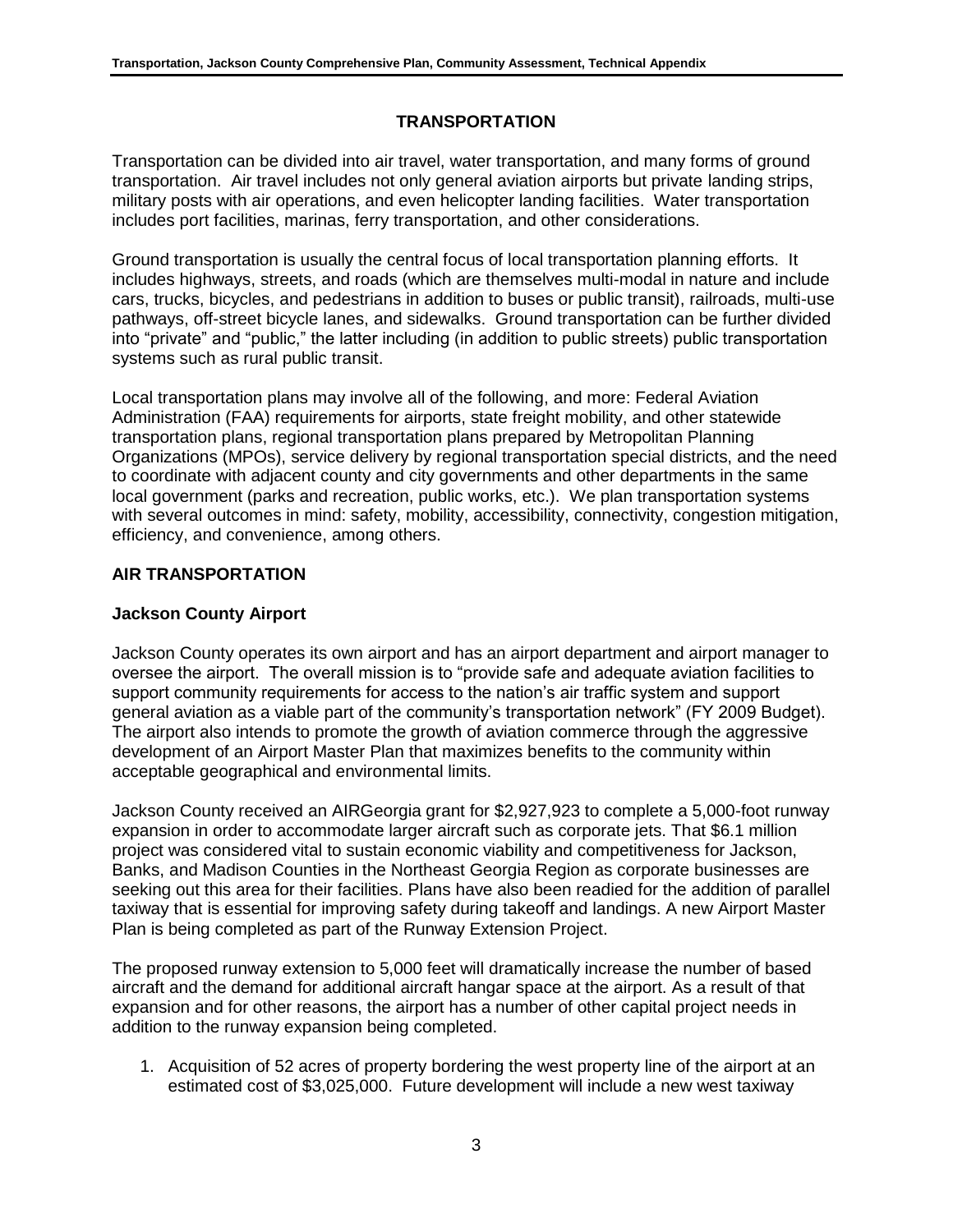which is required to provide access to the new airport terminal area and commercial/corporate ramps.

- 2. Construction of a Hangar Taxiway at an estimated cost of \$435,000 to meet the increasing requirement for hangar space at the airport.
- 3. The airport currently has 31 names on its hangar waiting list. Current plans include construction of four new T-hangar buildings, 350' x 50' in size.
- 4. Jet A Fuel Storage and Dispensing System at an estimated cost of \$150,000
- 5. Fuel Ramp and Parking Construction at an estimated cost of \$135,000.
- 6. Rejuvenate and Paint Runway & Taxiways at an estimated cost of \$90,000.
- 7. AWOS (automatic weather observation system) Update at an estimated cost of \$28,000.

## **Heliports and Helistops**

It is not common for local transportation plans to consider the needs of helicopter landing facilities. However, the needs for public and private heliports and helistops should be considered if applicable in the local transportation plan. Helicopter facilities and their locations can become critically important in emergency management situations, so they should at least be inventoried for inclusion in emergency management and disaster preparedness plans.

# **WATER TRANSPORTATION**

Jackson County does not have any ports or other water transportation modes.

# **RAILROADS**

Jackson County is served by two railroads. CSX Transportation has a rail line extending from Athens to Gainesville that traverses western Jackson County. Leaving Athens, this line heads northwest, passing several storage tanks related to the pipeline easements that cross it. U.S. Highway 129 parallels the line. As the line leaves Athens-Clarke County and enters Jackson County, the surroundings become increasingly agricultural in character. The line passes through the cities of Arcade and Jefferson, then continues through Pendergrass and Talmo and enters Hall County.

Norfolk Southern has a line extending from Lula to Athens that passes through the east side of Jackson County. The Commerce-Center segment is a portion of a longer railroad line, and part of it is inactive, Part of it is operated by The Athens Line. From unincorporated Center in Jackson County, it travels north, through predominately undeveloped areas. The adjacent U.S. Highway 441 has been recently upgraded to four lanes, which could bring new growth to the area. Around Nicholson, density increases, with predominately residential subdivisions. North of Nicholson, the line turns away from US 441 and through largely undeveloped areas, with some agriculture and industry. The line travels through the center of Commerce, with streets on both sides and numerous crossings. This area is relatively dense, with residential and commercial uses. North of Commerce, it continues towards the town of Maysville through an area with a mix of agriculture and residential uses. South from Center, the Center-Athens-Bishop (Norfolk & Southern) line passes through an area with a mix of industrial, residential, and undeveloped land. Further south, it continues through an industrial area, approaching downtown Athens. (Source: Northeast Georgia Regional Development Center, June 2008. "Corridor Feasibility Study for Evaluation of Potential Greenway Networks in Northeast Georgia").

Both of these railroad light have light traffic density and serve local industries. Neither of these railroad lines carry through or overhead railroad traffic. There are no existing switching yards or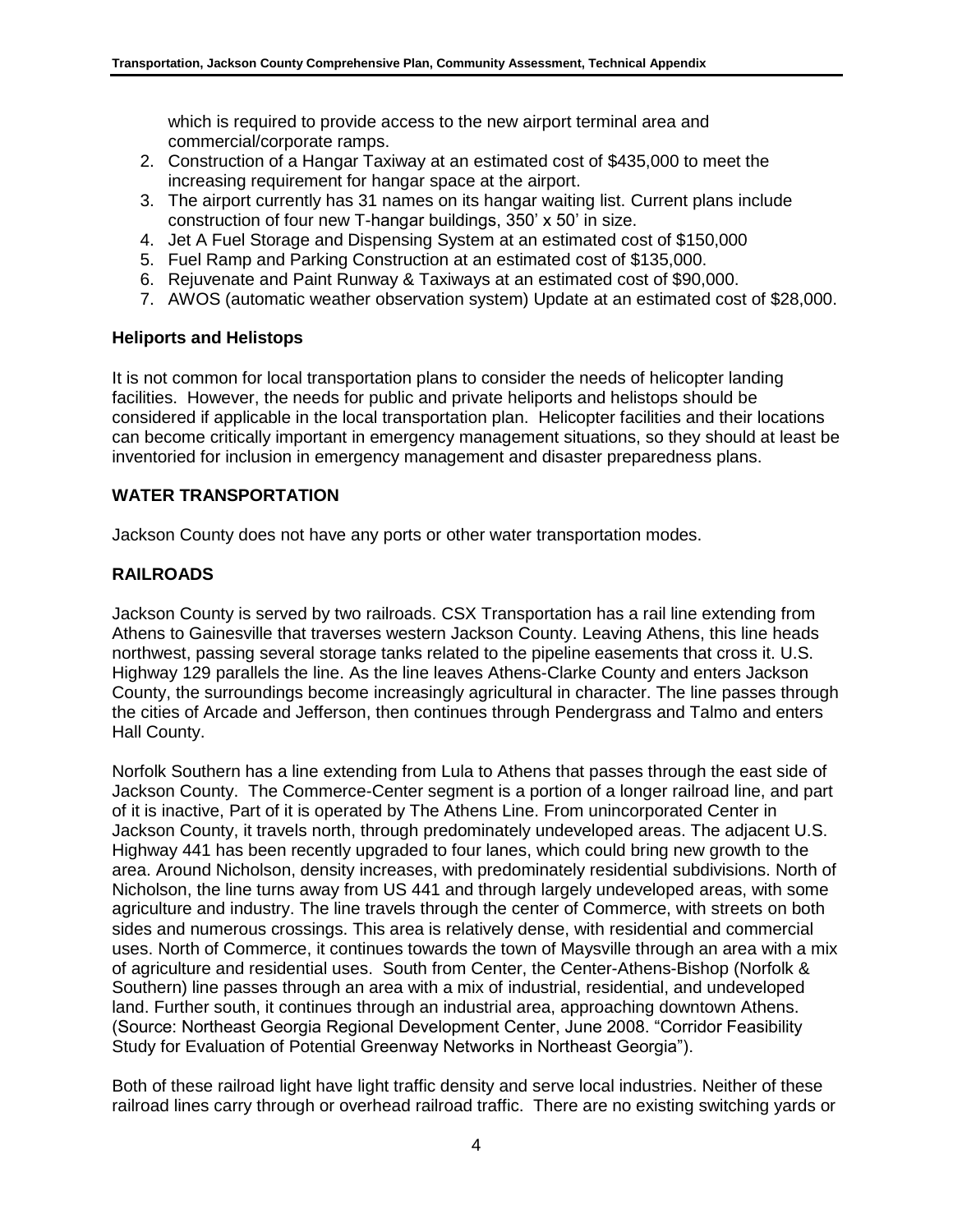other major related facilities located in Jackson County. Two industrial parks currently have rail access: Walnut Fork Industrial Park and Commerce 85 Business Park (Source: Moreland Altobelli Associates, Inc.).

# **TRUCKING FACILITIES**

A number of trucking facilities are located primarily within the Interstate 85 corridor. These are inventoried in the I-85 Corridor Study prepared by Moreland Altobelli Associates, Inc.

# **PUBLIC TRANSPORTATION**

Jackson County's Section 5311 Rural Transportation Program has been included within the General Fund as a department of the Health and Welfare function. It continues to experience increases in demands. In FY 2009, Jackson County shifted one part-time driver to full-time status based on high demand for the service. The mission of the Jackson County Transport System is to provide a low cost transportation alternative to the citizens of Jackson County. The department has three full-time positions (FY 2009 Budget).

The program logged 5,200 hours of bus service operation in 2007 and expects that number to increase to 5,400 in FY 2009. It served 9,284 passengers in 2007 and that number is expected to increase to 9,800 in FY 2009. Jackson County recently agreed to prepare a public transportation plan to be spearheaded by the Northeast Georgia Regional Commission.

## **PEDESTRIAN AND BICYCLE TRANSPORTATION**

Bicycling and walking are the most basic and efficient forms of transportation and were once perceived as an important mode of transportation. Both are healthy, low-impact modes of travel that provide low-cost transportation alternatives for all segments of society, including financially disadvantaged, children, elderly, and disabled populations. Many of the trips people make on a daily basis are short enough to be accomplished on a bicycle, on foot, or by wheelchair.

Despite the importance of pedestrian and bicycle travel, the overwhelming majority of transportation improvements are dominated by auto-centric projects. Today, motor vehicles dominate the transportation system, and cycling and walking have been largely relegated to recreational status. Because of this increased automobile dependency, bicycling and walking are now perceived as an increasingly dangerous mode of transportation.

Increased use of bicycle and pedestrian modes of transportation requires concentrations of populations within proximity to major trip generators. The majority of development in the northeast Georgia region, outside of Athens, has been low-density, single-family residential development that has been constructed in isolation from the types of uses (schools, employment, shopping) that generate bicycle and pedestrian activity.

Overall, the current environment is generally considered unsafe for non-motorized travelers, aside from walking or cycling within residential neighborhoods, because of high travel speeds on the majority of major roads and the lack of adequate shoulder space to accommodate additional users. The general perception that cyclists and pedestrians do not belong on the road and the lack of financial commitments to improving the nonmotorized travel environment has greatly contributed to an overall lack of safety for existing users, which in turn, has prevented any nominal increase in the use of alternative modes of transportation (Source: Northeast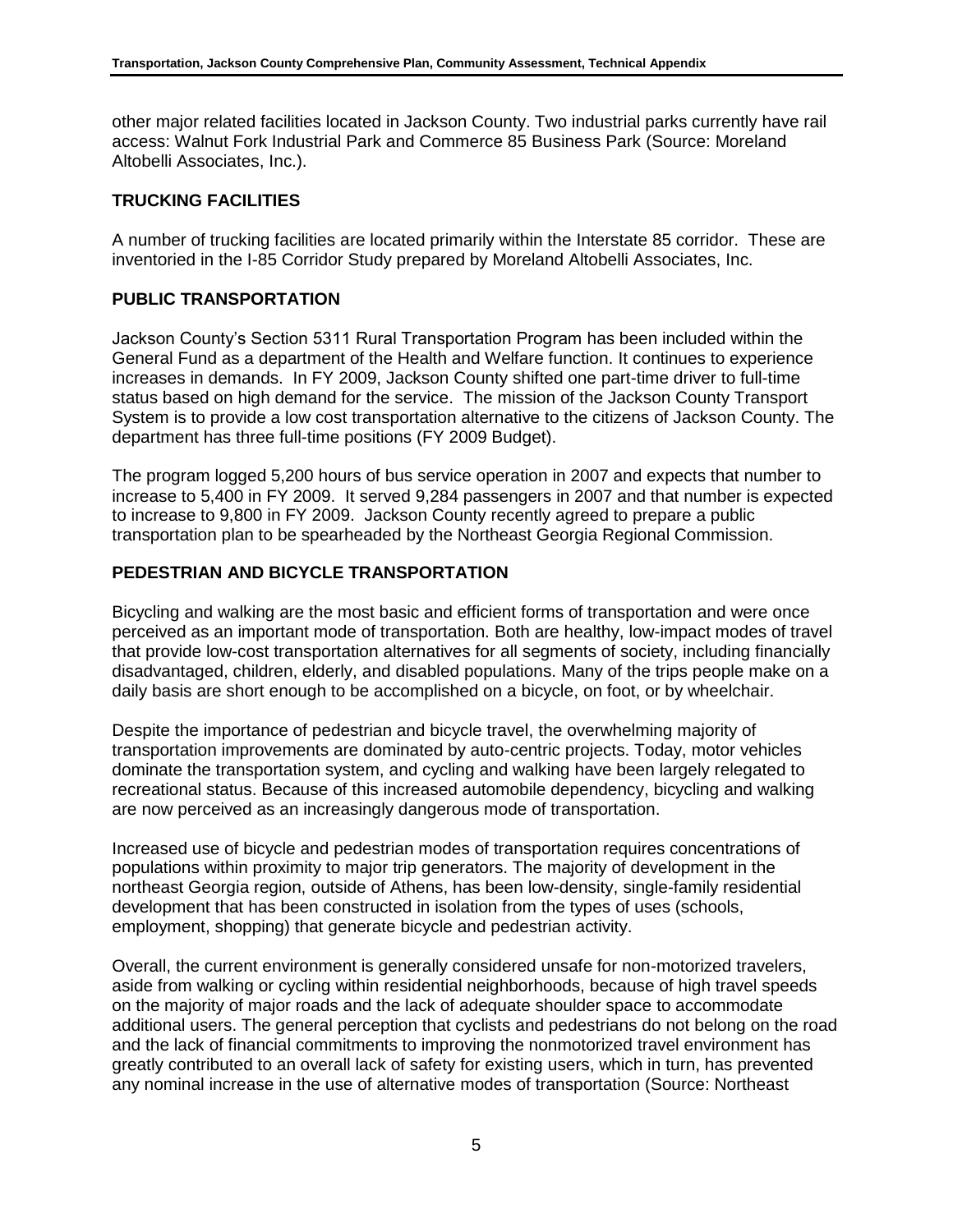Georgia Regional Development Center, 2005. Northeast Georgia Regional Bicycle and Pedestrian Plan).

#### **Existing Facilities**

Jackson County, as a still rural county is no different from the description above, and as a result, does not have many facilities to serve pedestrians and has few if any bicycle facilities. The overall lack of facilities means that existing bicycle users and pedestrians largely rely on the local road network.

There are some sidewalks along state highways in the unincorporated area, but by and large pedestrian travel facilities are confined to the municipalities. Jackson County also requires that new streets have sidewalks, but in the case of subdivisions, sidewalks have not been installed except along the frontage of each lot as it is developed. Therefore, even in newer developed areas, the sidewalk system is spotty and insufficient. As a result, the county does not have a good inventory of sidewalks.

#### **Northeast Georgia Regional Bike and Pedestrian Plan**

This plan determines several routes suitable for bicycle facilities, and identifies several corridors that could potentially support shared use paths, on a county-by-county basis. Proposed projects in Jackson County are shown on the following map.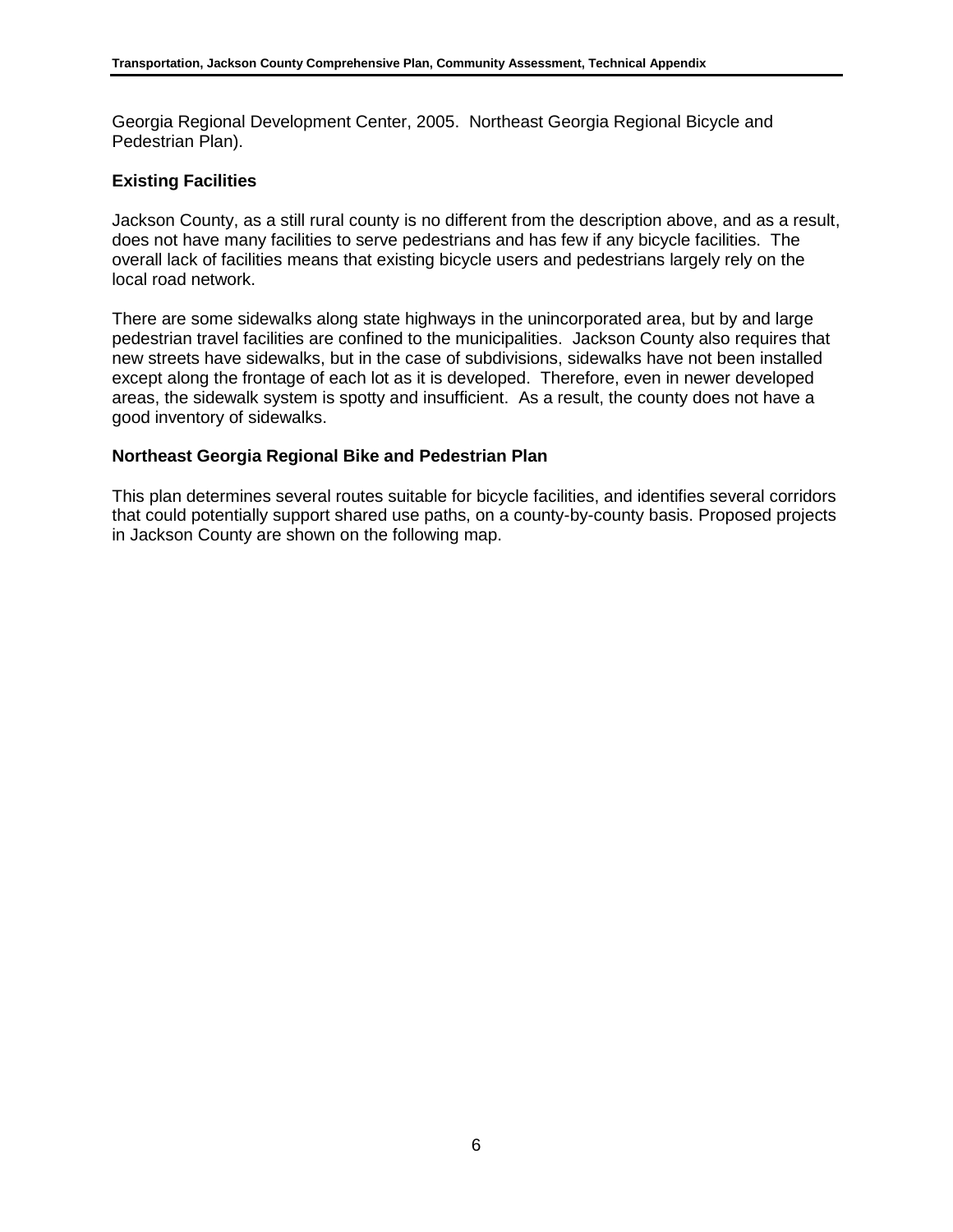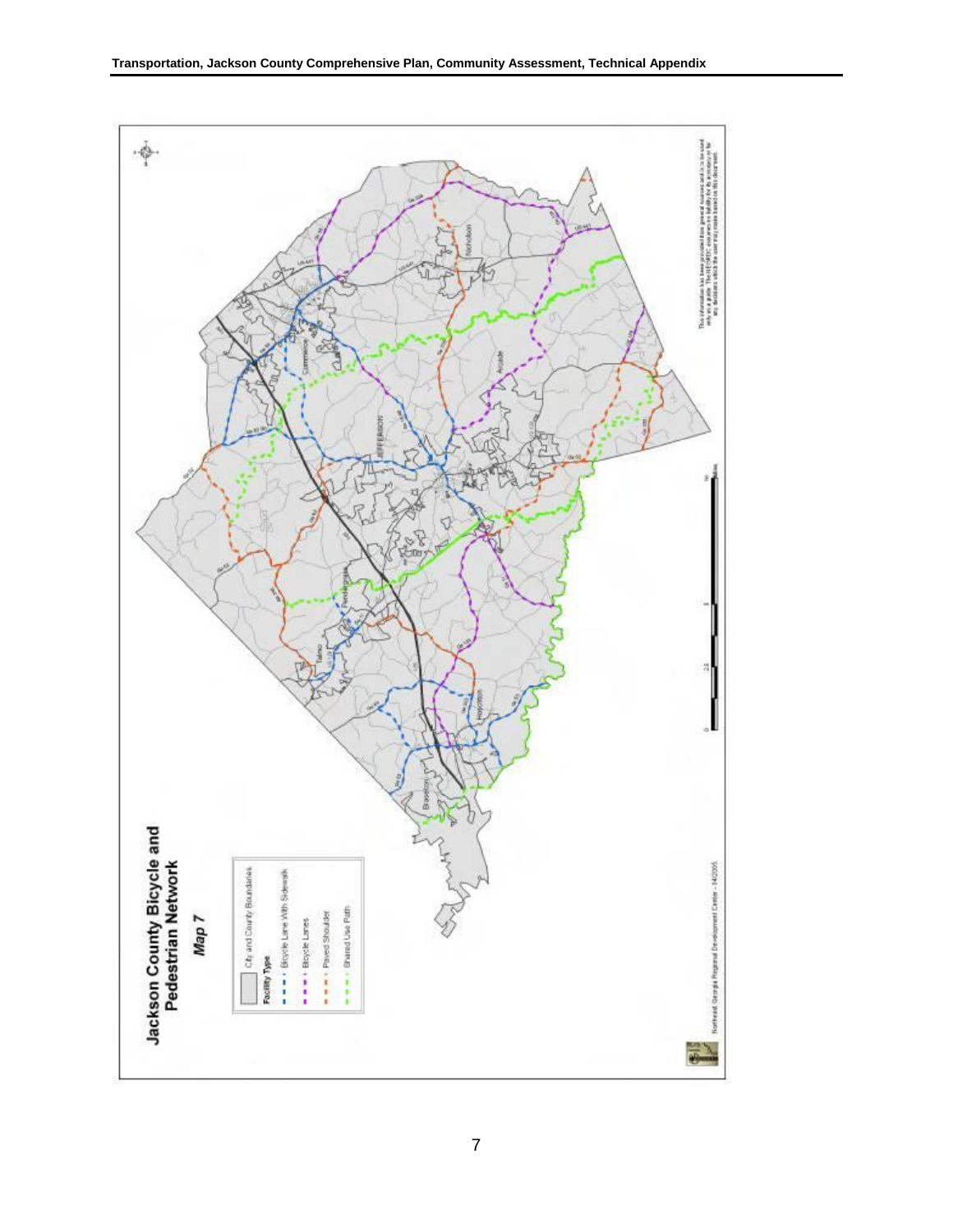#### **Potential Upper Oconee River Greenway**

Multi-use greenway trails can be considered not only recreational amenities but also part of the multi-modal transportation system. The Northeast Georgia Regional Bicycle and Pedestrian Plan (2005) recommends two greenway projects in Jackson County: along the North Oconee River, from the Athens-Clarke County line northward to Deadwyler Road (some 46.9 miles); and one along the Middle Oconee River.

It appears that the North Oconee River greenway presents a good opportunity for establishing connections to an existing greenway. The Sandy Creek Nature Center, a park and currently the northern terminus of the North Oconee River Greenway, is situated at the confluence of the North Oconee River and Sandy Creek. Cook's Trail and the associated Sandy Creek Greenway tie in here. From the Nature Center, the North Oconee River flows south through Downtown Athens (Source: Northeast Georgia Regional Development Center, June 2008. "Corridor Feasibility Study for Evaluation of Potential Greenway Networks in Northeast Georgia"). Hence, a connection/extension to that greenway would be an important component of a planned regional system.

#### **Potential Use of Interstate Highway Right of Way for Bicycle or Pedestrian Facilities**

Interstate highways present a unique opportunity for multi-use trails. They often have wide rights-of-way, screened with substantial vegetation. Within Northeast Georgia, trails sited along an interstate could run several miles without having to cross a street (Source: Northeast Georgia Regional Development Center, June 2008. "Corridor Feasibility Study for Evaluation of Potential Greenway Networks in Northeast Georgia").

#### **Potential Use of Railroad Right of Ways**

Two railroads, CSX and Norfolk & Southern, operate the major railroads within the Northeast Georgia region. Each of these is a Class I Railroad, the highest level of freight railroads operating in the United States, with a network spanning the Eastern U.S. Both railroads have policies that discourage rails-with-trails.

However, the Northeast Georgia Regional Development Center in 2008 identified the Center-Athens-Bishop (Norfolk & Southern) railroad line which leads into downtown Athens, as a potential multi-modal trail route. It suggests that this railroad corridor's proximity to the University of Georgia and downtown Athens makes it an opportunity for trails. Norfolk & Southern currently leases the track to a short line, which moves very little freight. If this line were acquired by UGA, it could provide an opportunity for both campus transit and railswith-trails (Source: Northeast Georgia Regional Development Center, June 2008. "Corridor Feasibility Study for Evaluation of Potential Greenway Networks in Northeast Georgia").

#### **Potential Use of Electric Transmission Line Easements**

Transmission lines are primarily owned by one of two entities: Georgia Power or Georgia Transmission Corporation, which maintains transmission lines for smaller EMCs throughout the state. Transmission line rights-of-way tend to be mowed once every six years, with some pesticides applied by hand to prevent the growth of tall trees. Security concerns only exist around the base of the pylons, and at substations. The regulations require that trees shall not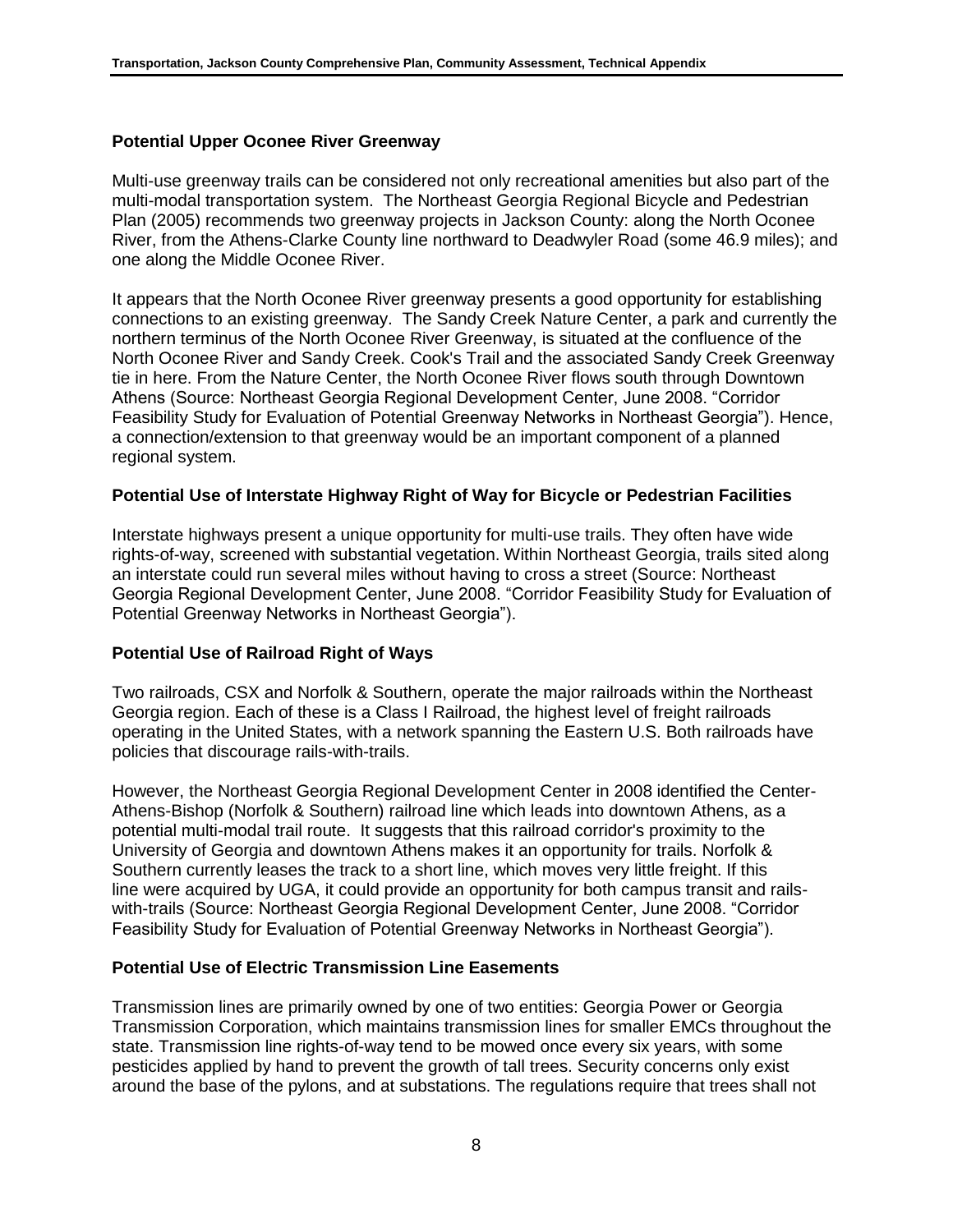interfere with the overhead wires. Corridors vary in width, with most ranging between 75 and 150 feet.

Commerce is a hub for these transmission lines. Two main lines leave the city for other points within the region: one to Jefferson and Winder, and one to Nicholson and Athens. A line connects these two south of the city. Several other lines head north, beyond the region. A shorter line branches off northwest to Maysville (Source: Northeast Georgia Regional Development Center, June 2008. "Corridor Feasibility Study for Evaluation of Potential Greenway Networks in Northeast Georgia").



# **PARKING FACILITIES**

Jackson County has no public parking areas except for those that exist on the county government campus complex. Therefore, this is not a consideration in terms of Jackson County's comprehensive plan.

## **TRANSPORTATION AND LAND USE CONNECTIONS**

Transportation projects can act as stimuli to further land use changes, which may be desirable or undesirable. Land use changes can stimulate the need for transportation improvement projects.

The Countywide Roads Plan delves into several important relationships between transportation and land use. That plan took into account population projections, major land use generators, and future land use policies, among many other considerations. In addition, it provides a number of important recommended amendments to the Unified Development Code in order to implement the Countywide Roads Plan.

## **ROADS**

#### **Interstate 85**

In Jackson County, Interstate 85 runs for some 21.7 miles. The approximate annual average daily traffic on I-85 in Jackson County was 52,500 in 2006. Also with respect to I-85 in Jackson County, there are currently 4 exits, 6 overpasses, 1 underpass, 3 bridges, 1 rail overpass, and 1 rail underpass (Source: Northeast Georgia Regional Development Center, June 2008. "Corridor Feasibility Study for Evaluation of Potential Greenway Networks in Northeast Georgia").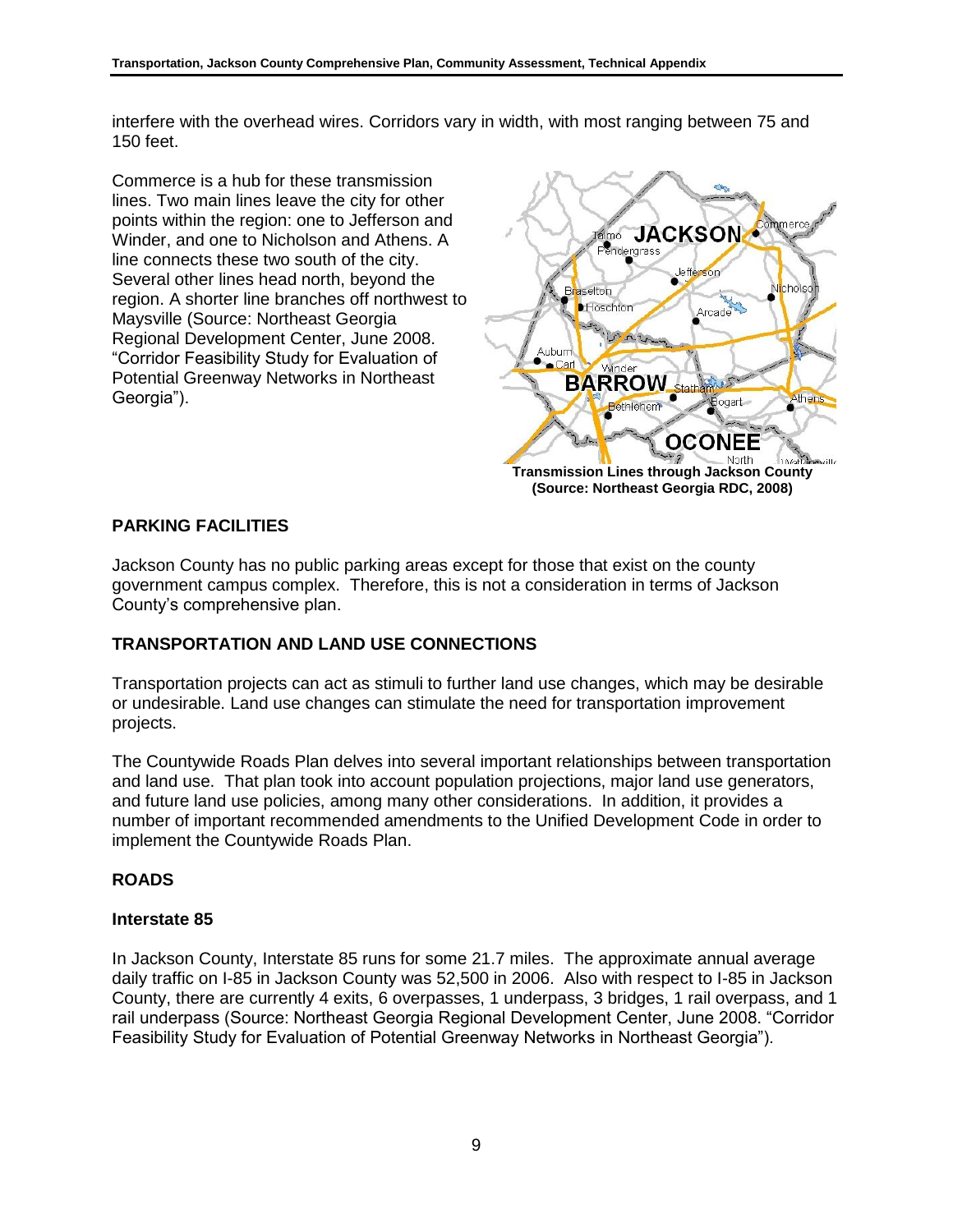# **U.S. Highways**

Two major U.S. highways traverse Jackson County in a north-south direction. U.S. Highway 129 connects Gainesville and Athens, traveling the entire length of Jackson County from Talmo, through Jefferson and Arcade, to the Clarke County line. Almost all of this route has been improved to four lines with median dividing the directions of travel. U.S. Highway 441 connects Athens to Commerce and beyond, into Banks and Habersham Counties to the north. U.S. Highway 441 has been improved to four lanes with a median dividing the directions of travel.

## **State Highways and Local Streets**

A road inventory is not provided here, since there is a separate "Countywide Roads Plan" being developed by Moreland Altobelli Associates, Inc. However, some of the following paragraphs summarize the inventory and public participation work done pursuant to that planning effort.

## **Road Resurfacing, Paving, and Maintenance**

Jackson County strives to maintain its present paved roads and to upgrade gravel roads to hard-surfaced roads. Currently, the county has 582 miles of road, 445 paved miles and 137 gravel miles. The county continues to make efforts towards reducing the number of miles of gravel road through a proactive base and paving program. The Road Department paved over 5 miles of gravel roads in 2008, and it expects to pave an additional 5 miles in FY 2009. As new roads are upgraded from gravel to paved, there will be additional maintenance requirements several years later, when they will be added to the routine maintenance list.

The county continues an aggressive road resurfacing program. There were over 21 miles of roads resurfaced in FY 2008, and in FY 2009 the Roads Department expects to resurface 25 miles of roadway. The lifetime of a resurfaced road is ten years. Since the county has 445 of surfaced roads it should resurface at least 44 miles of roadway each year to have well maintained roads and to stay within the standards of safety. Jackson County has adopted a standard of paving 25 miles per year, but asphalt prices have been rising, and funds received through SPLOST have proved to be insufficient to meet this standard. For FY 2009, the county hopes to resurface 40 miles.

Road maintenance also includes mowing of right of ways. Jackson County has mowed about 5,000 or more miles of roadways annually during the past several years. The county also has about 5 miles of guardrails which require maintenance.

## **Bridges**

Jackson County has 76 bridges. Their locations are mapped in the Major Roads Plan. That plan indicates that Bridge Serial Number 157-0011-0 on SR 15 Alternate over the North Oconee River will need replacement in the short-term.

## **Major Roads Inventory and Plan**

Jackson County secured the services of Moreland Altobelli Associates, Inc. to prepare a major roads plan. That work was completed at the time this community assessment was completed. This report excerpts major sections of that plan, which included an extensive inventory of roads and road conditions in the county. The existing roadway inventory and analysis not only includes the types, location, and capacity of the various existing roadways, but also identifies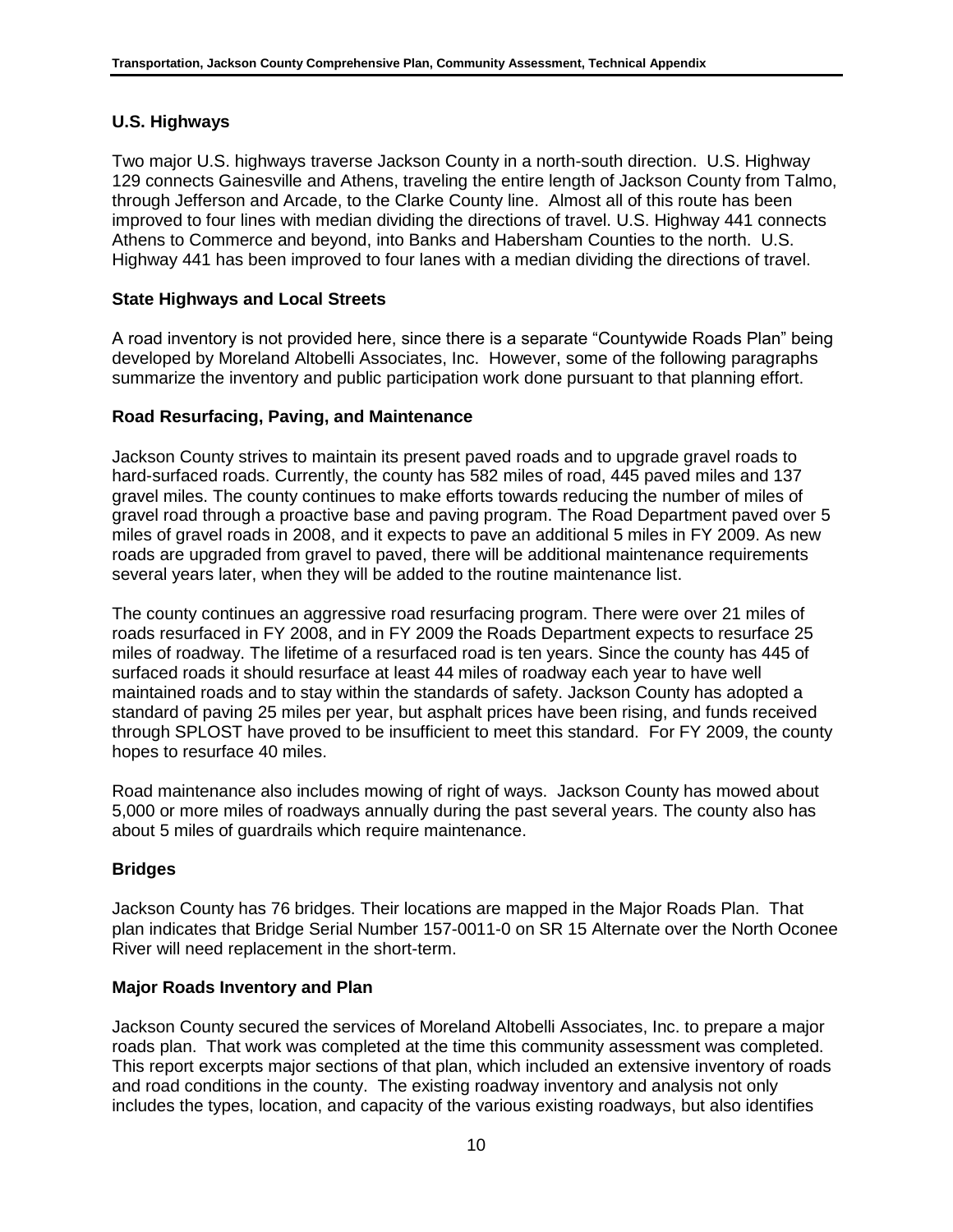current safety issues or signage problems along the major roadways within the county. Additionally, the existing roadway analysis also included an intercity connectivity element.

This summary assessment does not substitute for the entire roads inventory in that document, and readers are encouraged to review that document for more detailed information.

#### **Basic Operational Safety Considerations**

The following considerations were accounted for in the Countywide Roads Plan:

| Blind hill                                 | Offset intersections                       |
|--------------------------------------------|--------------------------------------------|
| <b>Blind curve</b>                         | Poor sight distance at street intersection |
| Bridge width too narrow                    | Road intersection located in a curve       |
| Bridge condition seems structurally unsafe | Shoulder width too narrow                  |
| Stormwater drainage flows over the roadway | Shoulder is eroded                         |
| Improper driveway spacing                  | Skewed intersection angle                  |
| Improper intersection spacing              | Very poor driving surface condition        |
| Travel lane width too narrow               |                                            |

#### **Functional Classification of Roads**

Jackson County has established a street classification system in Subsection 1010(b) of the Unified Development Code. The functional classification system established by the County includes five different classifications, listed as follows. These classifications are generally consistent with the AASHTO standards and those used by GDOT, except GDOT breaks out urban vs. rural classifications. The functional classification of each road in the county is provided in Table 1 of the Countywide Roads Plan and includes the following classifications: Principal arterials, minor arterials, major collectors, minor collectors, and local roads. A map of the GDOT functional classification of roads is included in this technical appendix.

#### **Planned Road Improvements**

The county's Major Road Plan contains a review of the Georgia Department of Transportation (GDOT) Construction Work Program to identify those projects planned for Jackson County. GDOT construction projects in Jackson County include the following (for more detail, please see County Major Roads Plan):

- 1. SR 98 @ CR 286/B WILSON & CR 536/KING ROAD (Intersection improvement)
- 2. SR 98 @ NS #717696D (railroad crossing)
- 3. SR 15 @ 3 LOCS & SR 11BU @ 1 LOC (signals)
- 4. JACKSON COUNTY INDUSTRIAL PARK LOCAL ACCESS ROAD (widening)
- 5. SR 15ALT @ NS #717706G|SR 98WE and NS #717707N|SR 326@NS #717703L (Railroad Crossing Warning Devices)
- 6. CR 536/KING ROAD @ NS #717710W (Railroad Crossing Warning Devices)
- 7. MCCLURE INDUSTRIAL PARK IN JEFFERSON LOCAL ACESS ROAD (Miscellaneous Improvements)
- 8. SR 11/ US 129/ @ ALLEN CREEK N OF TALMO (bridges)
- 9. SR 11/US 129 FM SR 332 @ TALMO/JACKSON TO SR 323/HALL (widening)
- 10. I-85 @ 7 Locations IN BANKS & JACKSON BRIDGE REHABILITATION
- 11. HOODS MILL RD @ WATERWORKS RD (intersection improvements)
- 12. STATE ROUTE 332 IN HOSCHTON (relocation)
- 13. GA18X024 5311 RURAL JACKSON CAPITAL (transit projects)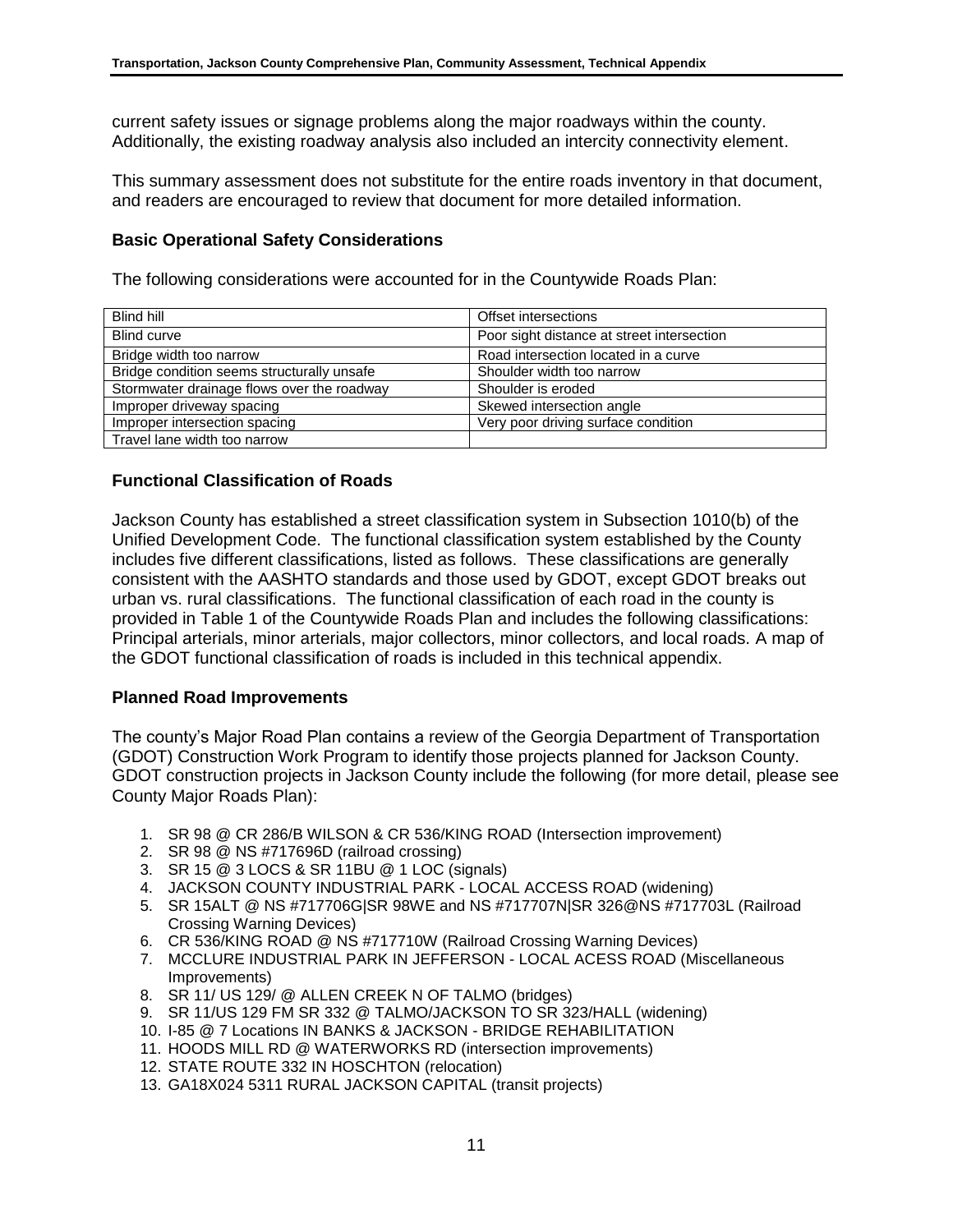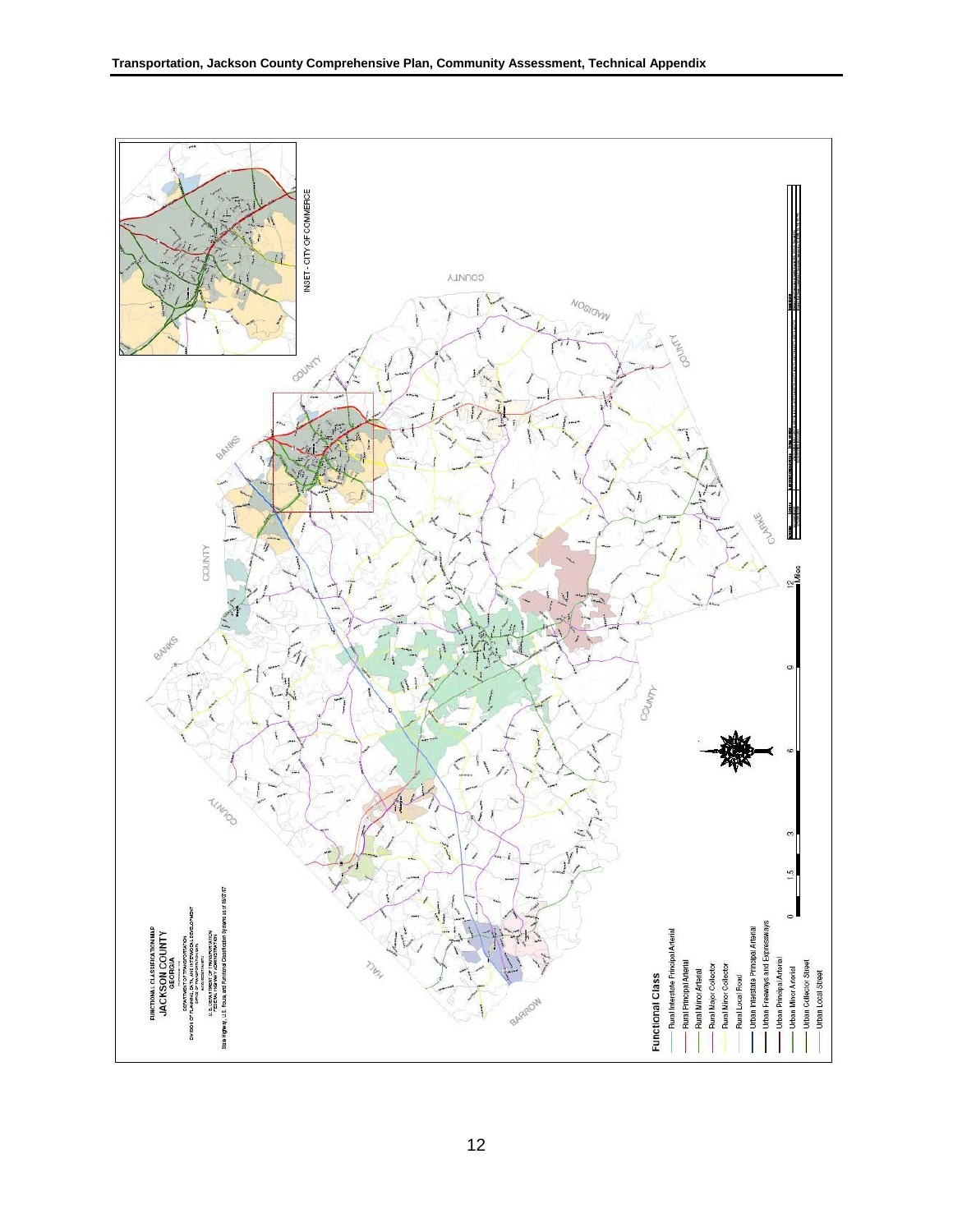#### **Countywide Road Issues and Concerns (In ranked order of importance)**

- 1. The SR 124/SR 53 intersection needs improvements in order to reduce traffic congestion caused by poor semi-truck turning movements, and this problem also affects other county road intersections that receive semi-truck traffic.
- 2. Need better lighting, more turn lanes and traffic signals at school locations and those roads leading to schools to reduce traffic congestion and enhance public safety.
- 3. Concerned with insufficient funding to meet future roadway improvement needs including maintenance.
- 4. The existing interchange area, north and south of the interchange, on Interstate 85 at SR 53 (Exit 129) needs improvements by GDOT.
- 5. Keep big box businesses close to Interstate 85 to help maintain the existing character of the rural areas of Jackson County.
- 6. The Board of Commissioners should prepare and update on a regular basis a longrange plan for future road needs throughout Jackson County.
- 7. Need more direct travel routes between existing major highways in Jackson County.
- 8. Need left-turn lanes and traffic signals installed by the Owner/Developer at the time of construction of new subdivision and business entrances, if warranted.
- 9. Need to ensure that county roadway improvements are of the highest quality.
- 10. The road intersection at SR 124 (Braselton Highway) and SR 11 (Lee Street) located southwest of Jefferson needs the same type of intersection improvements that were installed at SR 124/SR 332 east of Hoschton, which included a 4-way stop and turn lanes at all approaches.
- 11. Need GDOT to construct a new interchange on Interstate 85 at SR 60, which would also include the necessary side road improvements and mitigation of impacts to adjacent residential areas.
- 12. Construction standards for roadways need to vary by functional classification, especially those receiving semi-truck traffic.
- 13. The existing SPLOST (Special Purpose Local Option Sales Tax) Program will be needed to meet future roadway funding needs.
- 14. Continue to make safety improvements like those recently completed at the intersection of SR 11/SR Alternate 15 and Apple Valley Road, which eliminated a poor sight distance problem at the intersection due to a blind hill, which was lowered, and turn lanes were added.
- 15. Posted speed limits along all county roadways need to be consistent with the existing road conditions, such as functional classification, shoulder condition, road grade,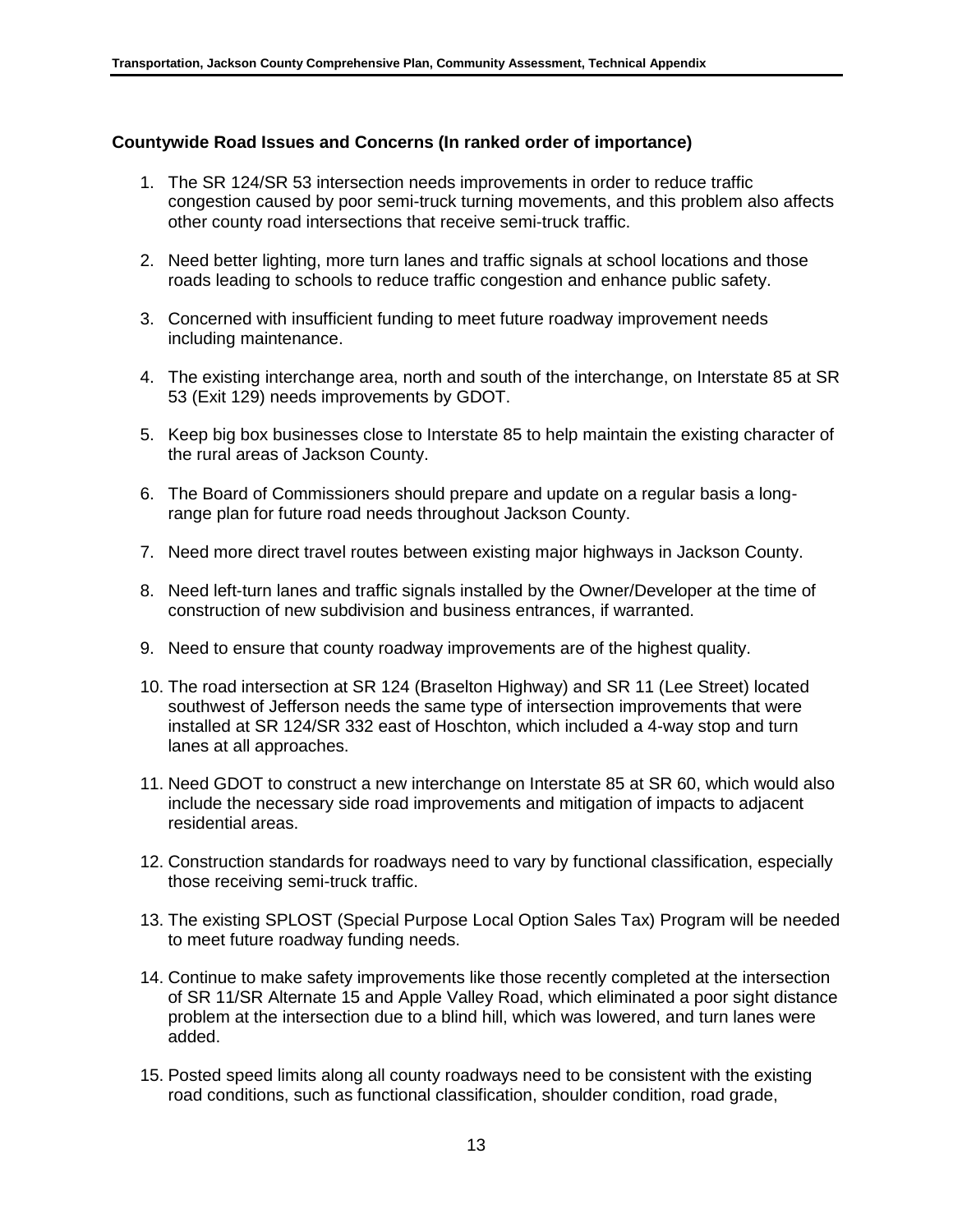adjacent land uses, frequency of driveway accesses, building setbacks, sight distances, geometric features of the roadway, pedestrian activity, and historical crash data.

- 16. Need to continue to build the access feeder roads along I-85 throughout Jackson County to concentrate major commercial and industrial uses along that corridor.
- 17. Existing traffic backups at various locations along county roads need to be eliminated, especially during peak travel periods. An example is SR Alt. 15 (Commerce-Jefferson Road).
- 18. SR 124 needs to be extended around Jefferson and subsequently connect to SR 15 resulting in a by-pass around Jefferson. (GDOT is in the process of reconstructing the bridge on Galilee Church Road and this may be a good time to consider making this bridge wider or maybe even relocating the part of Galilee Church Road that has the large curve and putting the bridge somewhere else.)
- 19. SR 335 needs to be widened between Nicholson and Jefferson and rerouted before approaching the existing old bridge near Jefferson possibly at Mauldin Road. At that point the realigned road would continue northwesterly and cross SR Alternate 15 and either continue to US 129 to connect to Exit 137 at I-85 or alternatively continue to SR 82 and connect to Exit 140 at I-85.
- 20. The Unified Development Code (UDC) should preclude the creation of off-set road intersections.
- 21. Need a new by-pass travel route around the Hoschton/Braselton area.
- 22. Safety at all roadway intersections needs improving by requiring better design standards on all county roads.
- 23. Concerned that the road system will not be able to accommodate the future travel demands based upon projected growth.
- 24. More east-west travel routes are needed throughout Jackson County to improve intracounty connectivity.
- 25. Jackson County should utilize consultants in their long-range planning program, especially where special expertise is required.
- 26. The Unified Development Code (UDC) needs to be amended to ensure that the minimum design standards for those roadways that allow semi-truck traffic do accommodate the proper semi-truck turning maneuvers.
- 27. Need to install rumble strips on all approaches to the signalized intersections along US 441 to improve driver awareness of each of the approaching intersections resulting in enhanced public safety.
- 28. Existing north-south travel routes need capacity improvements, such as increasing the number of travel lanes.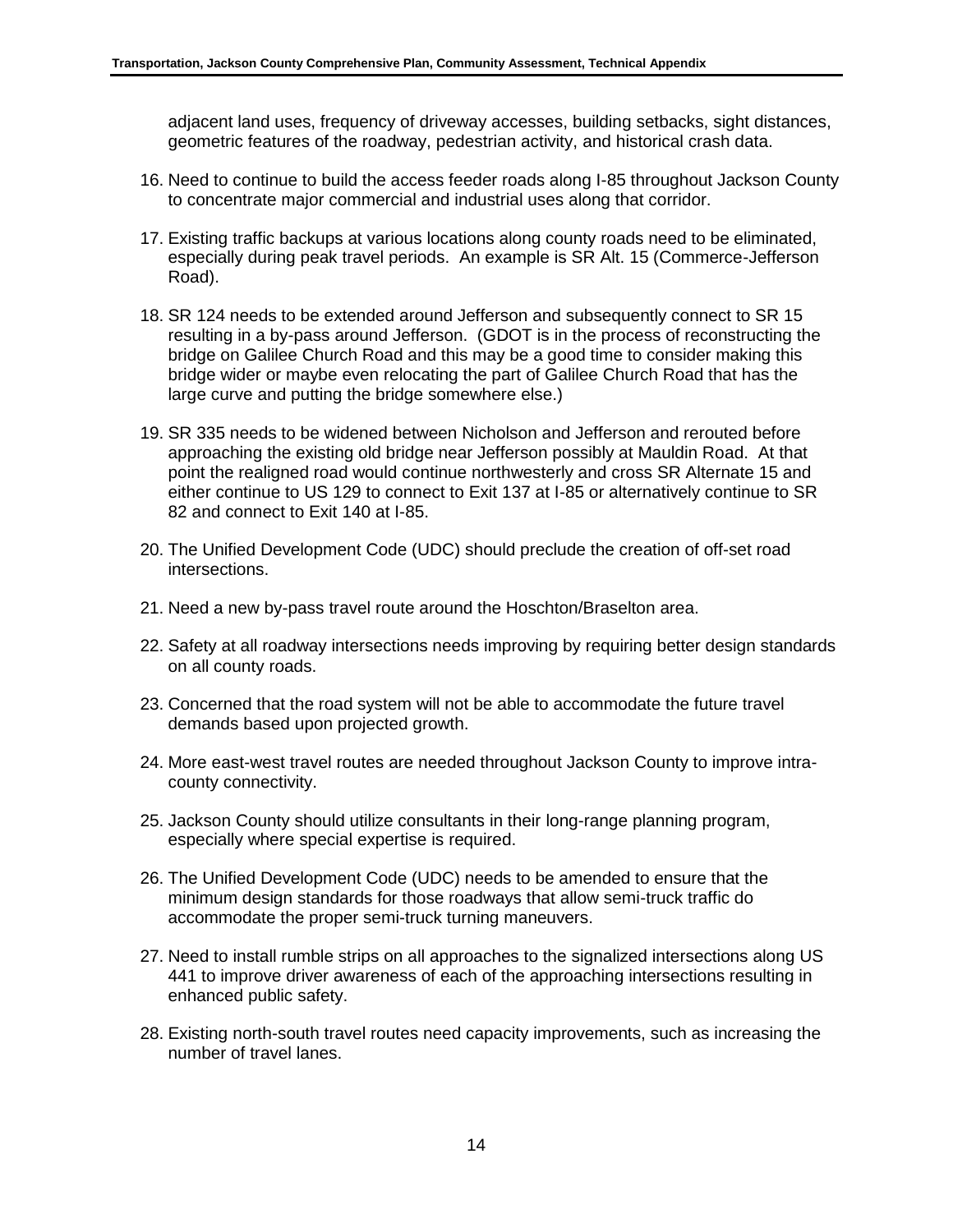- 29. Need a traffic signal and turn lanes installed at the road intersection of SR 98 at B. Wilson Road to improve capacity and driver safety.
- 30. Need adequate police enforcement for driver disregard of traffic control signage, such as traffic signals, speed limit signs, and stop signs.
- 31. Concerned with existing high traffic volumes and poor levels of service along SR 124 from the Barrow County line to SR 11.
- 32. Need to improve road maintenance in Jackson County to better address poor drainage, narrow or lack of shoulders, lack of pavement markings, etc.
- 33. All traffic signals throughout Jackson County should have different timing lengths during nighttime use vs. daytime use.
- 34. Improved roadway lighting is needed at critical areas, such as horizontal alignment curves, blind areas, intersections, and bridges.
- 35. Need to complete the existing by-pass travel route around the Jefferson area which included the Brockton Loop.
- 36. Concerned that the construction of by-passes around small cities or towns adversely affect, to the point of nonexistence, the local economies of those locales.
- 37. Concerned with the lack of traffic control signage at various locations along some of the county roads, such as stop signs, warning signs, and "No Through Trucks" signs.
- 38. A plan is needed for SR 11 and SR Alternate 15 to be widened to 4 lanes from Commerce to the Barrow County line.
- 39. Need a traffic signal and turn lanes installed at the road intersection of SR 98 at Old Maysville Road to improve capacity and driver safety.
- 40. Interstate 85 needs to be widened from 4-lanes to 6-lanes through Jackson County.
- 41. Concerned that there are no shoulders on some roadways in Jackson County.
- 42. A plan is needed for SR 332 to be widened from Hoschton to Pendergrass.
- 43. Concerned with the increase in traffic volumes on SR 53 entering Jackson County from Hall County north of Braselton.
- 44. Traffic signals need to be installed at certain locations along the county road system.
- 45. Warehousing and industrial land uses are adversely affecting the public's ability to safely access Interstate 85.
- 46. Concerned that the SR 53 widening project will adversely affect adjacent roadways and residential subdivisions.
- 47. Concerned with the quantity of litter along road rights-of-way.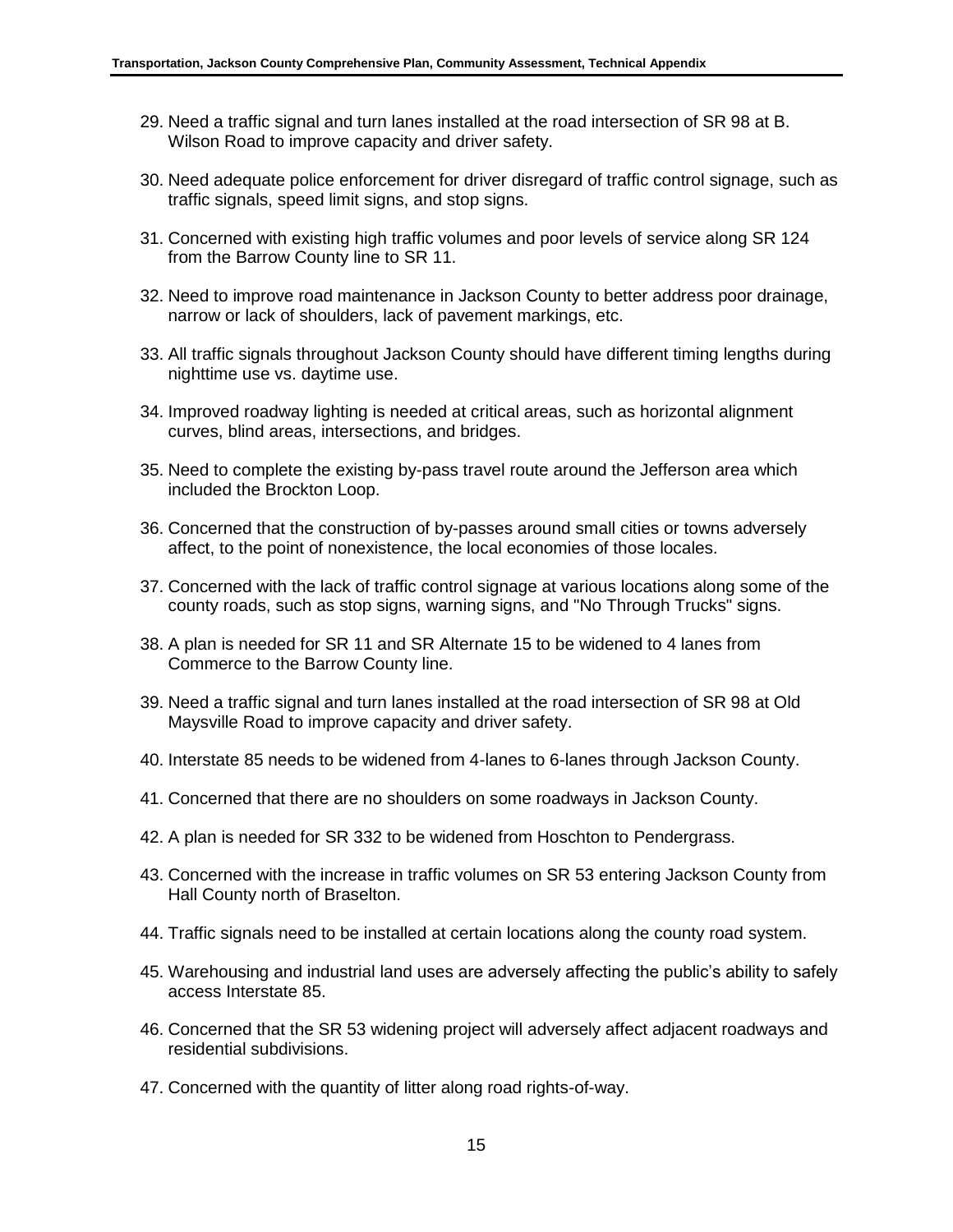- 48. Concerned that some existing commercial areas do not have access via a major road.
- 49. Continuity of roads within Jackson County is a concern, since road improvements are implemented on roads that lead "nowhere."
- 50. A one-cent sales tax on gasoline sales is needed to help fund the future roadway improvements.
- 51. A system of integrated sidewalks and bike paths is needed in Jackson County.
- 52. Sidewalks are needed on many county roads near residential subdivisions and other residential areas.
- 53. Concerned about the high level of semi-truck noise affecting residential areas, especially at night.
- 54. The Board of Commissioners needs to prohibit cell phone use while driving a motorized vehicle in Jackson County.
- 55. Jackson County should reduce reliance on stormwater detention ponds located in neighborhoods by planning for and constructing regional stormwater retention ponds that could also be used as parks supporting multiple uses, including fishing.
- 56. Need to not waste money on sidewalks and bike lanes on main roads, such as U.S. 441, in the Nicholson area.
- 57. Need to promote the use of roundabouts with sufficient land area in lieu of 4-way stop or signalized intersections.
- 58. Concerned that "solutions" to current problems will worsen those original problems.
- 59. Another new interchange exit off I-85 is needed at Ridgeway Church Road in the City of Commerce.
- 60. Work with the cities and/or utility/construction companies in Jackson County about limiting work on construction projects during normal school hours for student attendance (i.e.: gas pipeline work currently being done on SR 11). This would help with the traffic congestion in and around Jefferson and other cities in Jackson County.

#### **Concerns and Issues with Roads in Municipalities**

#### **City of Maysville**

- Upgrading county roads including widening and paving.
- Replacing any one-lane bridges on county roads.

#### **City of Arcade**

- Lack of money for maintenance of county roads.
- Need funding for joint projects to upgrade some city roads/streets.
- County's inability to work with municipalities to share all available resources for the betterment of the county as a whole, such as by assisting the cities in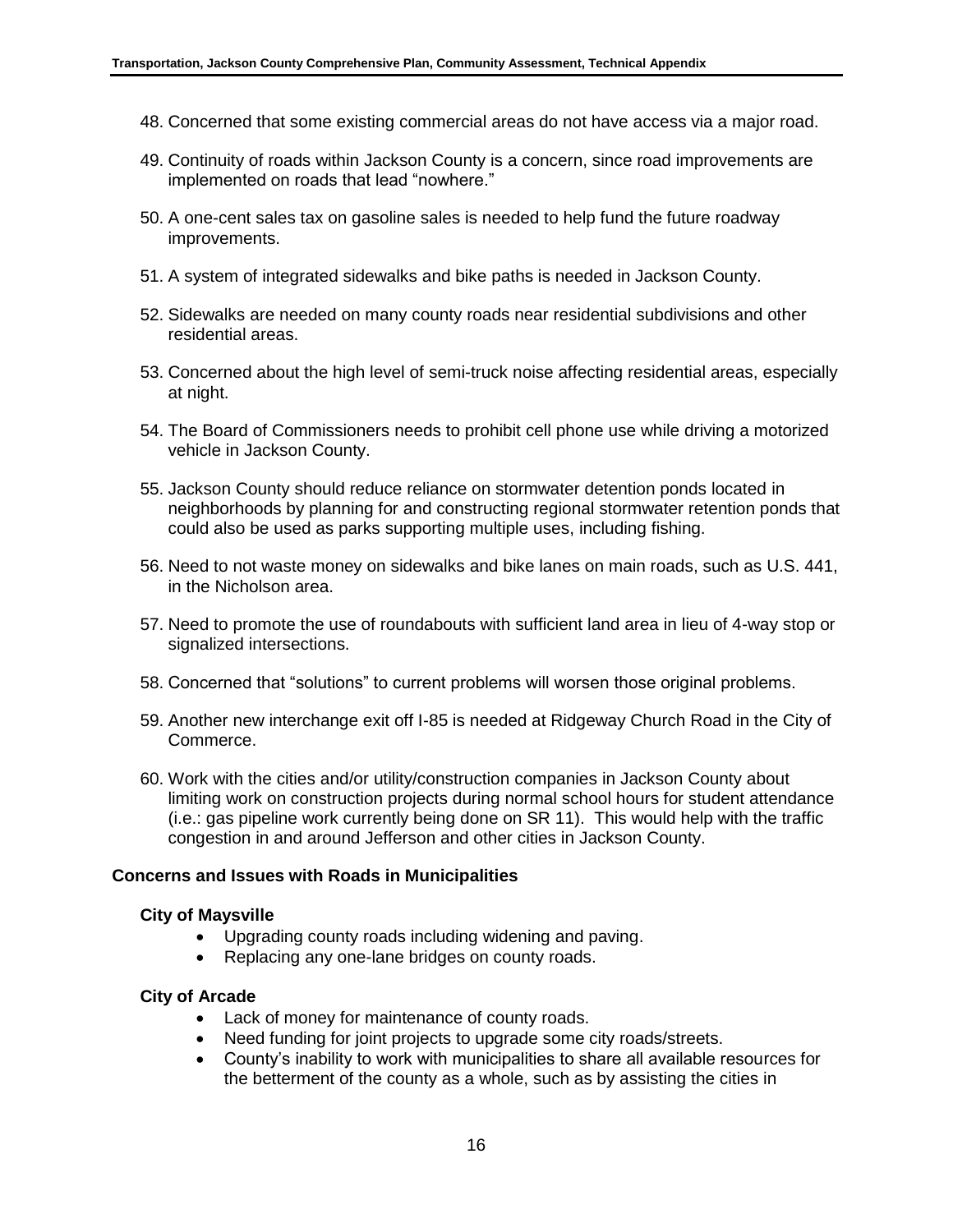developing satisfactory infrastructure to serve all the citizens of the county, at a fair and reasonable expense.

Lack of a schedule for paving dirt roads and repaving existing roads.

# **City of Jefferson**

- Need for efficient cross-county arterial road connections.
- Need for an integrated countywide road system with a single point of contact to inform of new developments.
- Need consistent road signage. Road ownership is a problem affecting naming roads, especially after annexations.
- Need continued enhanced communication involving road projects and pending development.

## **City of Commerce**

- Need to complete the parallel roads to I-85 near the City of Commerce to enhance economic development in the county. Particularly, it was noted that Bana Road between Spur 82 and SR 98 needs to be extended east and west as part of the proposed parallel road system.
- County needs more active approach to maintaining all roads and streets that transverse into municipal limits, including mowing of rights-of-way. Municipalities typically mow urban streets on a weekly basis vs. a monthly schedule on rural county roads.
- Improving intersection visibility with minor sight distance maintenance improvements at Hospital Road (Old Maysville Road) and Ridgeway Road (Mt. Olive Road).

## **Town of Braselton**

- County needs better access management standards and utilization.
- Reducing future municipal improvements and costs, due to the County's curb cut approvals on roads within the Town creating offset street intersections at new residential subdivision entrance roads.
- Jackson County's acceptance of financial payments in lieu of Developer's required project improvements in the Town is resulting in poor appearance and safety concerns.

#### **City of Hoschton**

- Hoschton needs better access to I-85 instead of the narrow congested segment of SR 53, and we want better access for all our residents to any part of Hoschton. Currently, it is difficult, and sometimes dangerous, for people on one side of SR 53 to patronize businesses on the other side of SR 53.
- Hoschton would like to participate in the planning and improvements on those roads that lead into Hoschton.
- Hoschton would like to participate in the future land use planning for areas adjacent to the city.

## **City of Talmo**

- Need a parallel road along I-85.
- Need new off/on-ramps at SR 60 and I-85.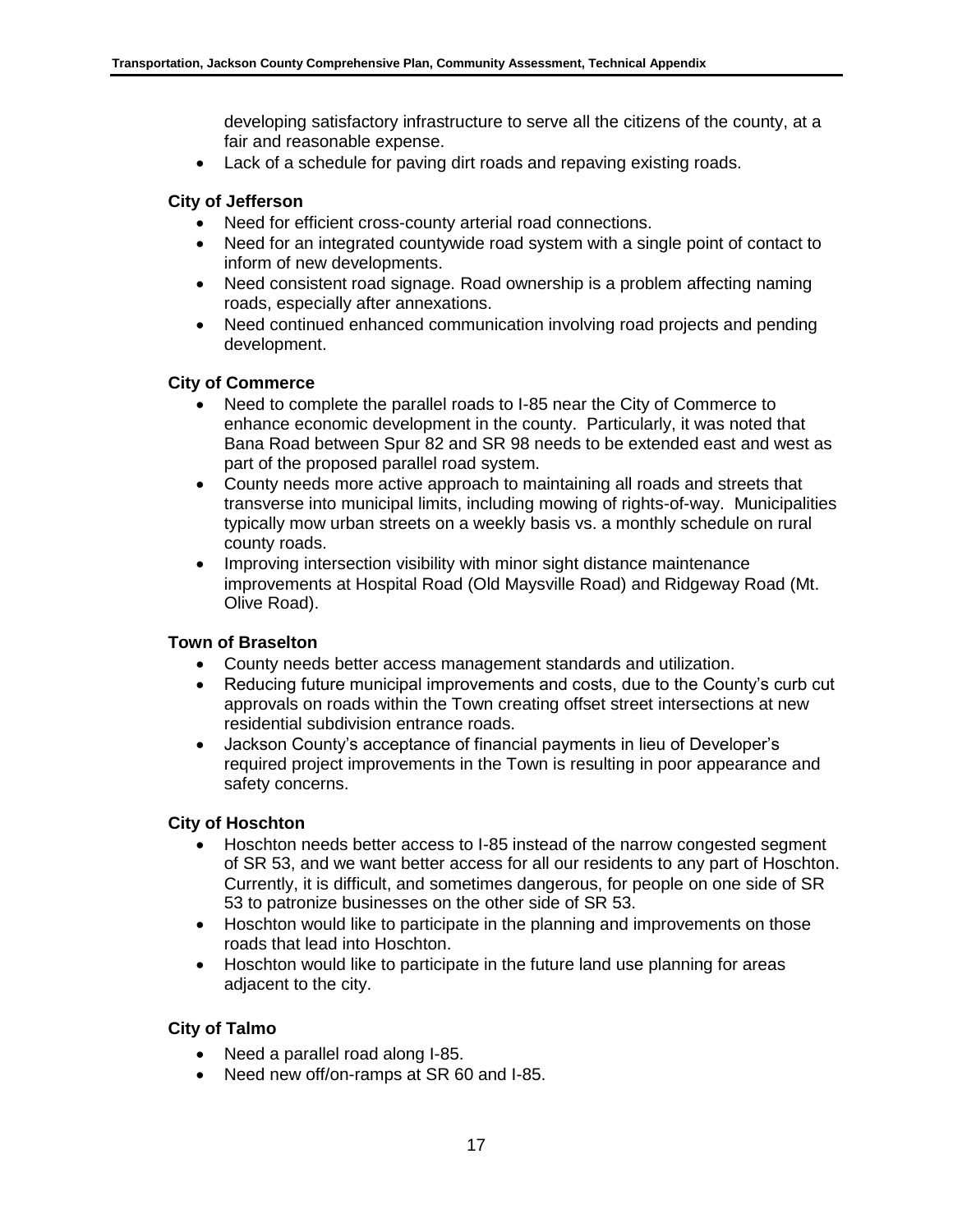# **City of Pendergrass**

Paving and resurfacing of county roads and state roads in and around our cities

# **New Roads and Road Improvements Suggested by Municipalities**

# **City of Arcade**

 Etheridge Road at Old 129 intersection improvement: The roads do not line up at Etheridge Road and Ramblers Inn Road.

# **Town of Braselton**

- Jesse Cronic Road (road widening)
- Zion Church Road east and west of SR 53 to connect to I-85

# **City of Jefferson**

- Hog Mountain Road (McClure Industrial) to Possum Creek Road (road widening)
- Old Pendergrass Road (road widening)
- An eastern by-pass is need possibly beginning at Galilee Church Road to Canter Way to SR 82 to Dry Pond Road Connector to the I-85/SR 82 interchange
- SR 82/Jett Roberts/McClure Industrial intersection improvement
- Assistance with signal improvements at SR 11 at US 129 By-pass serving the Jackson County Comprehensive High School

## **City of Hoschton**

- West Jefferson Street needs to be improved from SR 53 to SR 124 (road widening).
- SR 53 on the southern end of Hoschton (road widening)
- SR 53 By-pass

## **Intercity Connectivity Analysis and Improvement Needs**

Jackson County officials emphasized that intercity connectivity was an important issue that should be evaluated in the Countywide Roads Plan. Hence, the work of Moreland Altobelli included an identification of where future road improvements could be made and result in better connectivity between existing municipalities within the county. As a result, several potential improvements were identified in the Countywide Roads Plan, and five were recommended in the Countywide Roads Plan:

- 1. **Braselton and Hoschton to Arcade:** Connection between SR 332 and SR 124
- 2. **Braselton and Hoschton to Pendergrass:** Connection between Tom White Rd and Charlie Cooper Rd (I-85 Overpass) and a connection between Charlie Cooper Rd and Lanier Rd, or alternatively a connection between Cedar Rock Rd and Lanier Rd
- 3. **Braselton and Hoschton to Maysville:** The recommended improvements for Braselton to Pendergrass as well as a connection between SR 332 and Wayne Poultry Rd at Old State Rd and a connection from Wayne Poultry Rd at SR 82 to Silver Dollar Rd at Plainview Rd
- 4. **Braselton and Hoschton to Nicholson:** The recommended improvements for Braselton to Arcade as well as a connection between the SR 15/Damon Gause By-Pass intersection to Orrs School Road to Brockton Loop to new connection road to SR 335